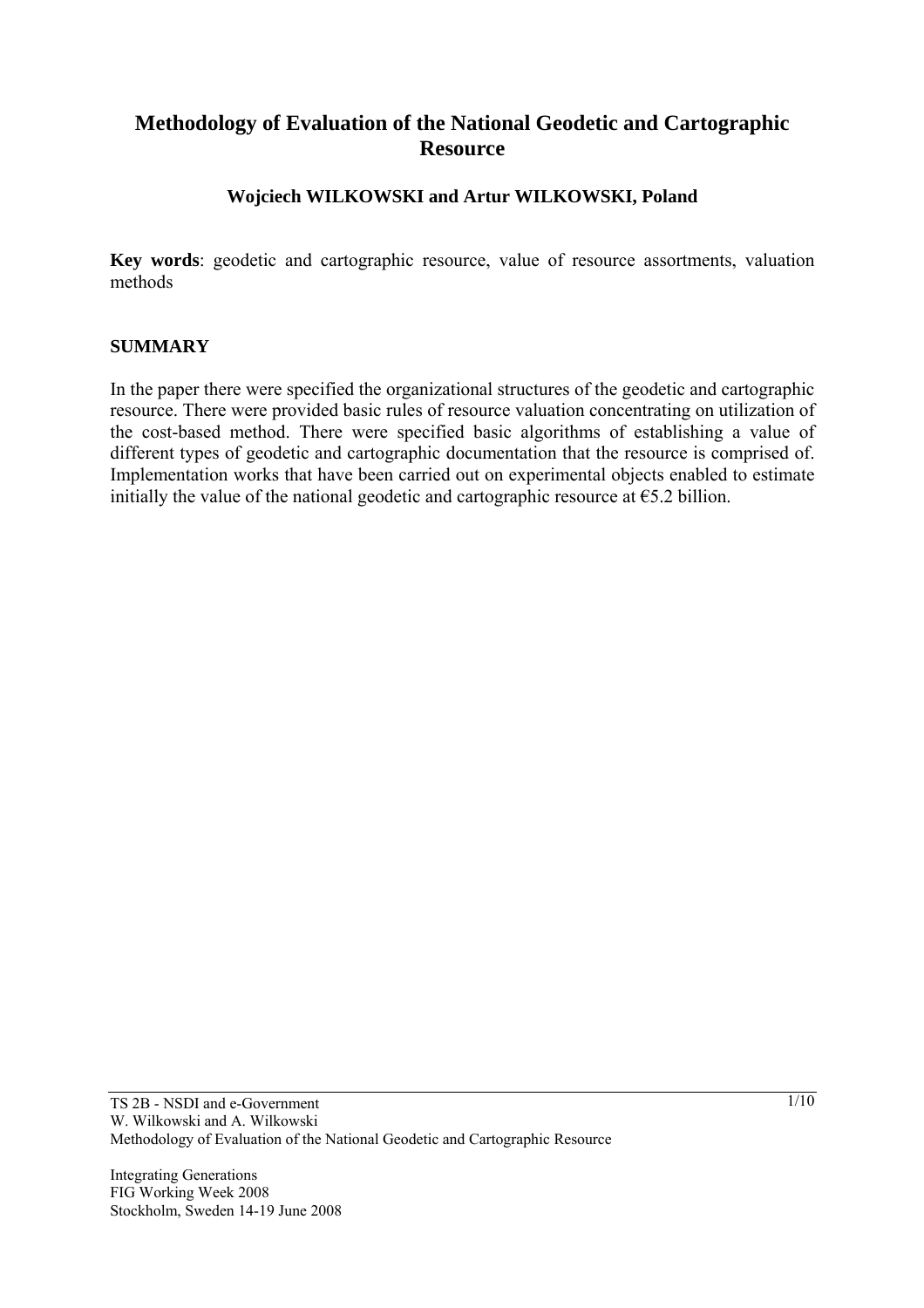# **Methodology of Evaluation of the National Geodetic and Cartographic Resource**

## **Wojciech WILKOWSKI and Artur WILKOWSKI, Poland**

### **1. INTRODUCTION**

Collections of maps as well as photogrammetric, remote sensing materials, registers, computer databases and other elaborations created as a result of geodetic and cartographic works are stored in the national geodetic and cartographic resource. This collection of documents can be compared to a huge library which contains, instead of works of writers and publicists, the results of work of surveyors, cartographs, computer scientists and soil specialists, connected with providing data and information on all phenomena that happen on the surface of Earth.

These data, collected for years, represent a great value as a result of work of many specialists who obtained, collected and converted information into data sets which now serve the society.

The market economy is always accompanied by the conception of value which determines the economic purpose of all economic decisions taken. The legal regulations binding in Poland state that the aforementioned collections of data and information are the property of the National Treasure, and the register of its assets is value-based.

As a result of these facts there has been prepared a methodology of establishing a value of the geodetic and cartographic resource.

### **2. ORGANIZATIONAL STRUCTURES OF THE NATIONAL GEODETIC AND CARTOGRAPHIC RESOURCE**

The national geodetic and cartographic resource is divided into three groups: the central resource, regional (voivodship) resources and district resources. The organizational structure of geodetic and cartographic resource is given in Figure 2-1.

| Division of the national geodetic and cartographic resource |                                   |                                             |
|-------------------------------------------------------------|-----------------------------------|---------------------------------------------|
| Central resource (1)                                        | Regional                          | $(voivodship)$ District resources $(1-378)$ |
|                                                             | resources $(1-16)$                |                                             |
| Organizational units maintaining the resource               |                                   |                                             |
| Head<br>Surveyor                                            | of the   Marshalls of Voivodships | District Chief Officials                    |
| Country                                                     |                                   |                                             |

**Figure 2-1.** Organizational structure of the national geodetic and cartographic resource

### **2.1 Central Resource**

The central resource is collected with division into assortment groups containing: materials concerning geodetic, gravimetric and magnetic control networks, documents of astronomic, satellite, gravimetric and magnetic measurements, topographic elaborations, photomaps and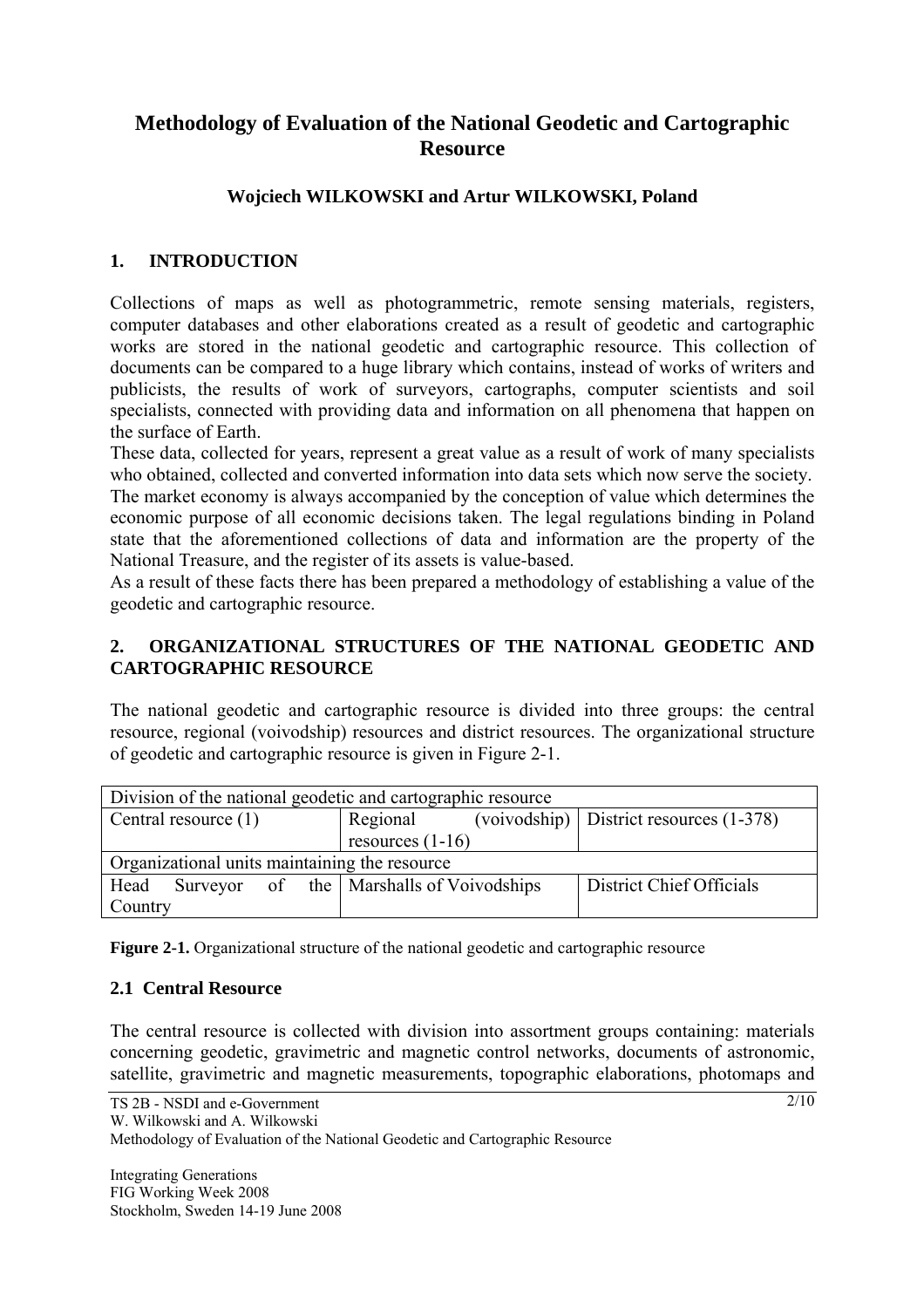orthophotomaps of national importance, geodetic and cartographic documents regarding measurements of state and voivodships' borders, national register of borders including their description, register of areas of the fundamental territorial division units and thematic elaborations of national-wide importance.

The central resource is maintained by a specialized unit – the Central Office of Geodetic and Cartographic Documentation subordinate to the Head Surveyor of the Country.

### **2.2 Regional (Voivodship) Resources**

The voivodship resources are composed of materials of voivodship-wide importance, such as: photomaps and orthophotomaps, voivoship databases of the country terrain information system, thematic elaborations of regional importance, geodetic and cartographic documents concerning specialized elaborations of voidvodship-wide importance.

Voivodship resources are maintained by voivodship centres of geodetic and cartographic documentation subordinate to marshalls of voivodships. Professional supervision is provided by head surveyors of voivodships.

### **2.3 District Resources**

District resources are composed of: the cadastre, the base map, the cadastre of land infrastructure network, geodetic and cartographic documents concerning measurement and description of borders of districts and participating municipalities, photomaps and orthophotomaps of district importance, geodetic documentation connected concerning consolidation works, district databases of the country terrain information system, thematic elaborations of district-wide importance.

District resources are maintained by district centres of geodetic and cartographic documentation subordinate to district chief officials. Professional supervision is provided by district head surveyors.

### **3. BASIC RULES OF VALUATING OF THE GEODETIC AND CARTOGRAPHIC RESOURCE**

#### **3.1 Establishing of a Value of the Resource Basing on the Capitalized Profits Netto**

In the first stage of research there was considered an idea of establishing the resource value basing on the capitalized income netto. The income is made up of fees that clients obtaining geodetic and cartographic materials (maps, lists of coordinates, cadastral data, data on transactional values of properties, etc.) are charged with.

Therefore there has been performed an inquiry into:

amount of income from enabling access to geodetic and cartographic materials

- costs of purchase of materials, salaries of employees of the units maintaining the resources (central, voivodship and district)

The value of operational profit netto was established using the following equation.

$$
D_j = \sum_i P_{i,j} - K_j
$$
 (3.1)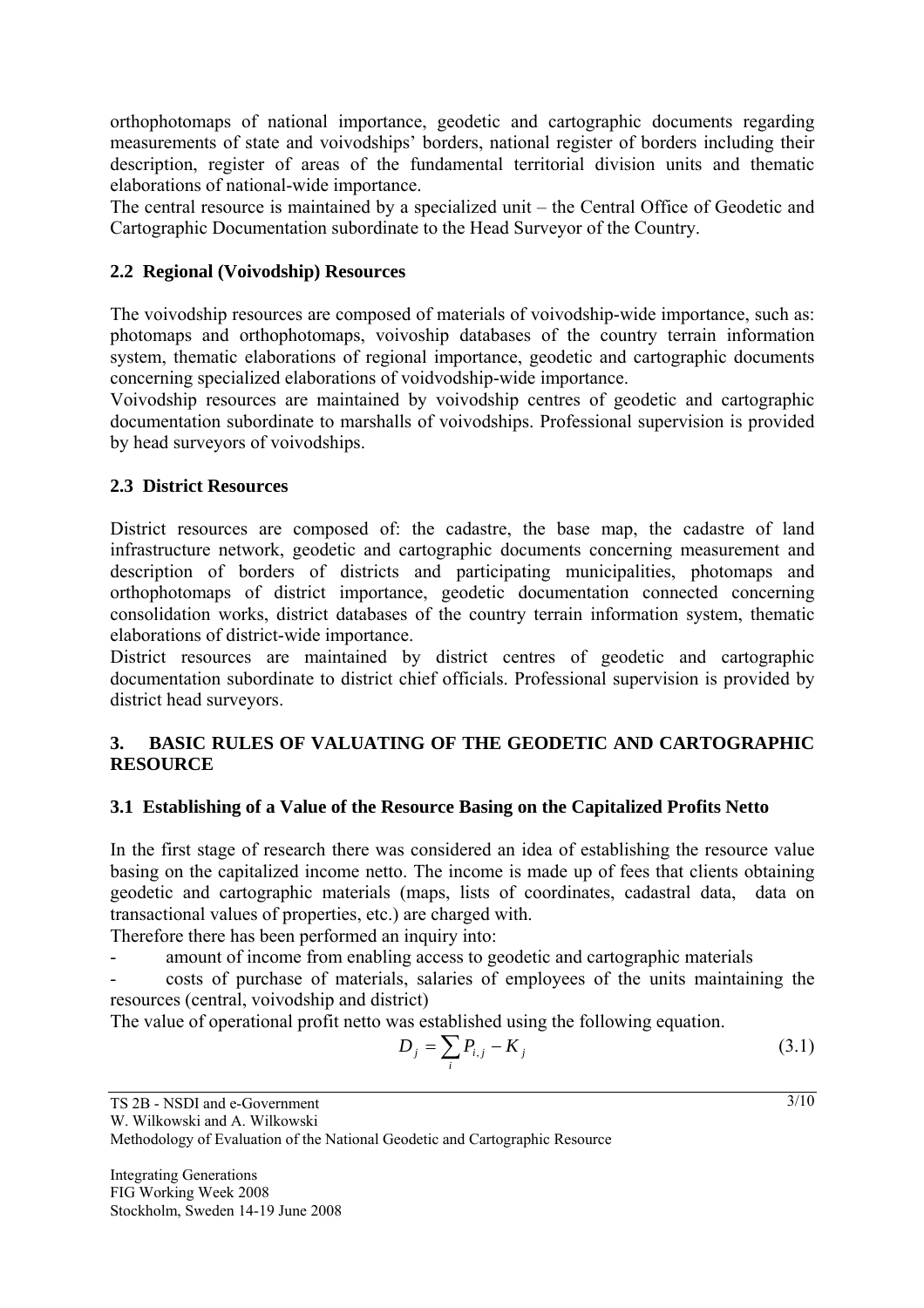where

 $D_i$  – operational profit netto of the j-th type of resource (district, voivodship, central)

 $P_{ij}$  – income of units maintaining the resource from distribution of the *i*-th type of materials collected in the j-th type of resource

 $K_i$  – operational costs of the *j*-th type of unit maintaining central, voivodship or district resource

 $i$  – type of geodetic and cartographic documents sold to clients

*j* – type of resource (central, voivodship, district)

According to the investigation carried out, it turned out that the value  $D_i < 0$ . A conclusion is that the incomes are not greater or even equal to the expenditures associated with costs  $K_i$  that are composed of: employees' salaries, maintenance and furnishing of the j-th centre of geodetic and cartographic documentation, costs of purchase of materials, rental fees and others.

Due to the fact that operational profit netto  $D_i$  (eq. 3.1) is lower than 0 ( $D_i$  < 0) there was no possibility of establishing market value of geodetic and cartographic resource using the method discussed. The reason for the fact that the operational profit netto  $D_i < 0$  are the rules of calculating fees for distribution of materials and information from the resource. These fees are set administratively. The current fees were introduced by the Ministry of Infrastructure in 2004.

Summarizing, in the course of the research carried out it was established that the organization of maintenance and distribution of the national geodetic and cartographic resource in our country does not fulfill the criteria of the capital-based formula and the profit approach cannot be applied for valuation of the geodetic and cartographic resource.

### **3.2 Establishing of Value of the National Geodetic and Cartographic Resource Basing on the Cost-based Formula**

The considerations from p. 3.2 proved, that the profit-based formula cannot be used to valuate the resource due to specific economic and organizational preconditions. Therefore it is proposed to compute value of the resource using the method of replacement costs.

Moreover, when utilizing this method for resource valuation, it is also proposed to establish costs of replacement of the assortments existing in the resource by the ones having the same functions and similar utilization parameters but produced using currently used technologies and materials.

Using the proposed methodology of valuation there would be established a reconstruction value of different assortments constituting the resource. The reconstruction value is in fact a sum of necessary expenses (costs) that should be paid on the date of valuation in order to create a replica of the valuated assortment (regarding both the form of valuated document and the technology of its production) taking into consideration its deterioration – namely the loss of utilitarian and physical value.

Performing an evaluation of the national geodetic and cartographic resource basing on the formula presented requires completing of the following steps: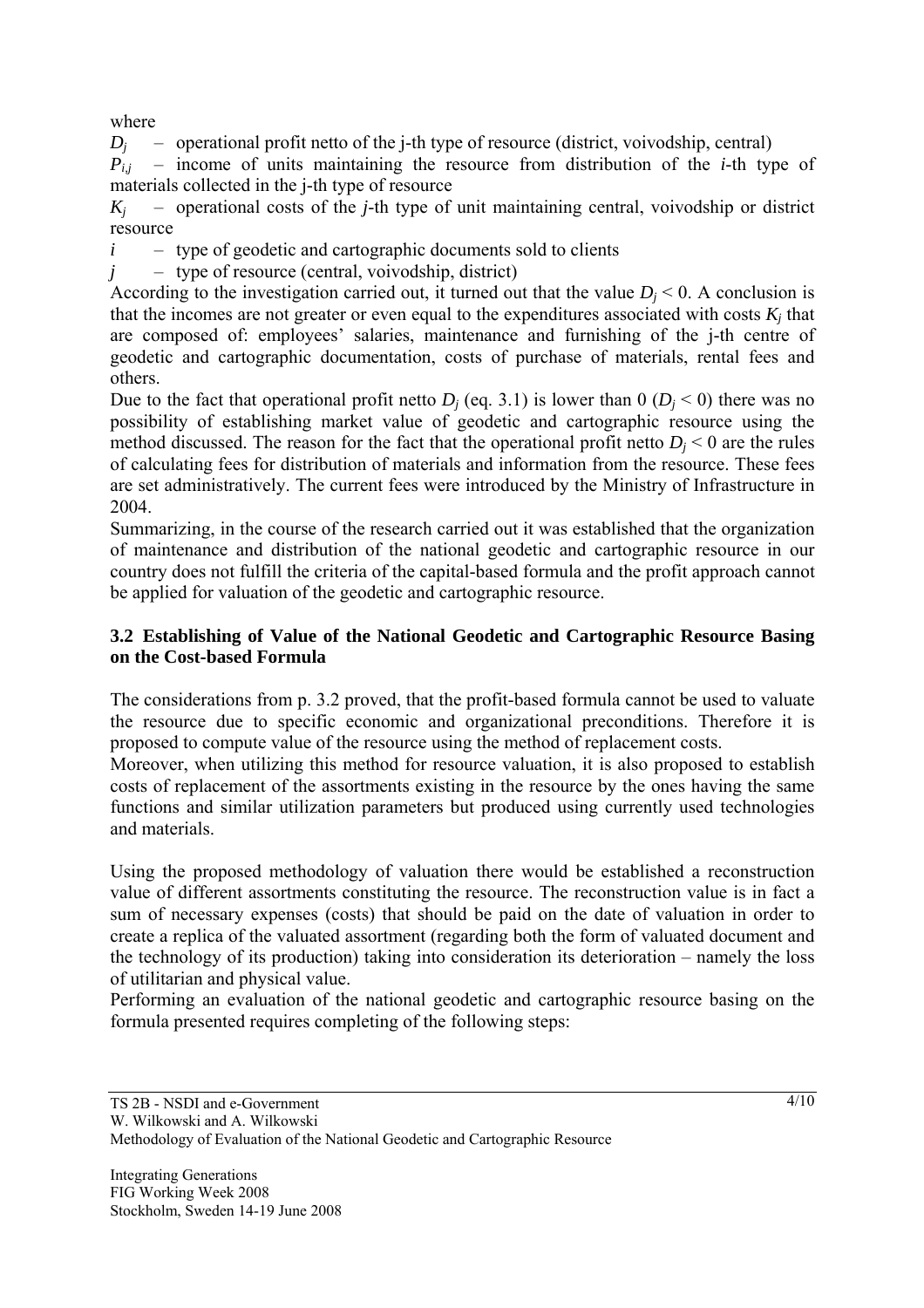identification of types of assortments of the national geodetic and cartographic resource,

- specification of number of units,
- evaluation of the cost of production of a single unit from the given assortment,
- establishing of a level of deterioration of the assortment's utilitarian value.

Applying this rules a value of the j-th assortment of the resource is given by the equation:

$$
W_j = n \cdot C \cdot k_1 \cdot k_2 \tag{3.2}
$$

where:

 $W_i$  – reconstruction value of j-th type of the resource assortments,

*n* – number of units of this assortment (points, hectares, kilometers, parcels, map sections, lists) established in the process of assortment identification,

*C* – cost of production of a unit using current technologies,

 $k_1$  – coefficient denoting "technical deterioration" of materials of the *j*-th assortment due to the lack of updating on the date of valuation

 $k_2$  – coefficient denoting "technical-technological deterioration" of existing materials (precision of elaborations, analog data, physical deterioration, etc.)

Let us now consider the rules of establishing parameters from eq. 3.2

### **4. PRODUCTION COSTS OF A UNIT OF THE GIVEN RESOURCE ASSORTMENT**

The source of information for the cost of production of a unit are the data from tenders in the area that is subject to valuation (district – for district resource; voivodship – for voivodship resource; country – for the central resource).

It is worthwhile to establish unit prices in a specified time period, e.g. the last 5 years, for computation of a coefficient of price change. This enables to specify the expected unit production cost on the date of valuation.

In such case a unit production cost on the date of valuation is computed using the equation:

$$
C_{DW} = C_p \cdot (1 + R \cdot t_1) \tag{4.1}
$$

where:

 $C_{DW}$  – cost of unit production on the date of valuation

 $C_p$  – initial costs of unit production adopted for calculations. The initial costs equal to:

– actual unit costs of production of the given assortment on the date of its production, or

– actual unit costs of production of the given assortment in the last years before valuation (e.g. 3-5 years).

*R* – coefficient of price change

*t1* – number of months between the date of valuation and the date established for the initial costs  $(C_n)$ 

The coefficient of price change is computed using the equation:

$$
R = \frac{C_p - C_w}{C_w \cdot t_i} \tag{4.1a}
$$

where:

*R* – coefficient of price change

$$
TS 2B - NSDI and e-Government
$$

W. Wilkowski and A. Wilkowski

Methodology of Evaluation of the National Geodetic and Cartographic Resource

Integrating Generations FIG Working Week 2008 Stockholm, Sweden 14-19 June 2008  $\frac{5}{10}$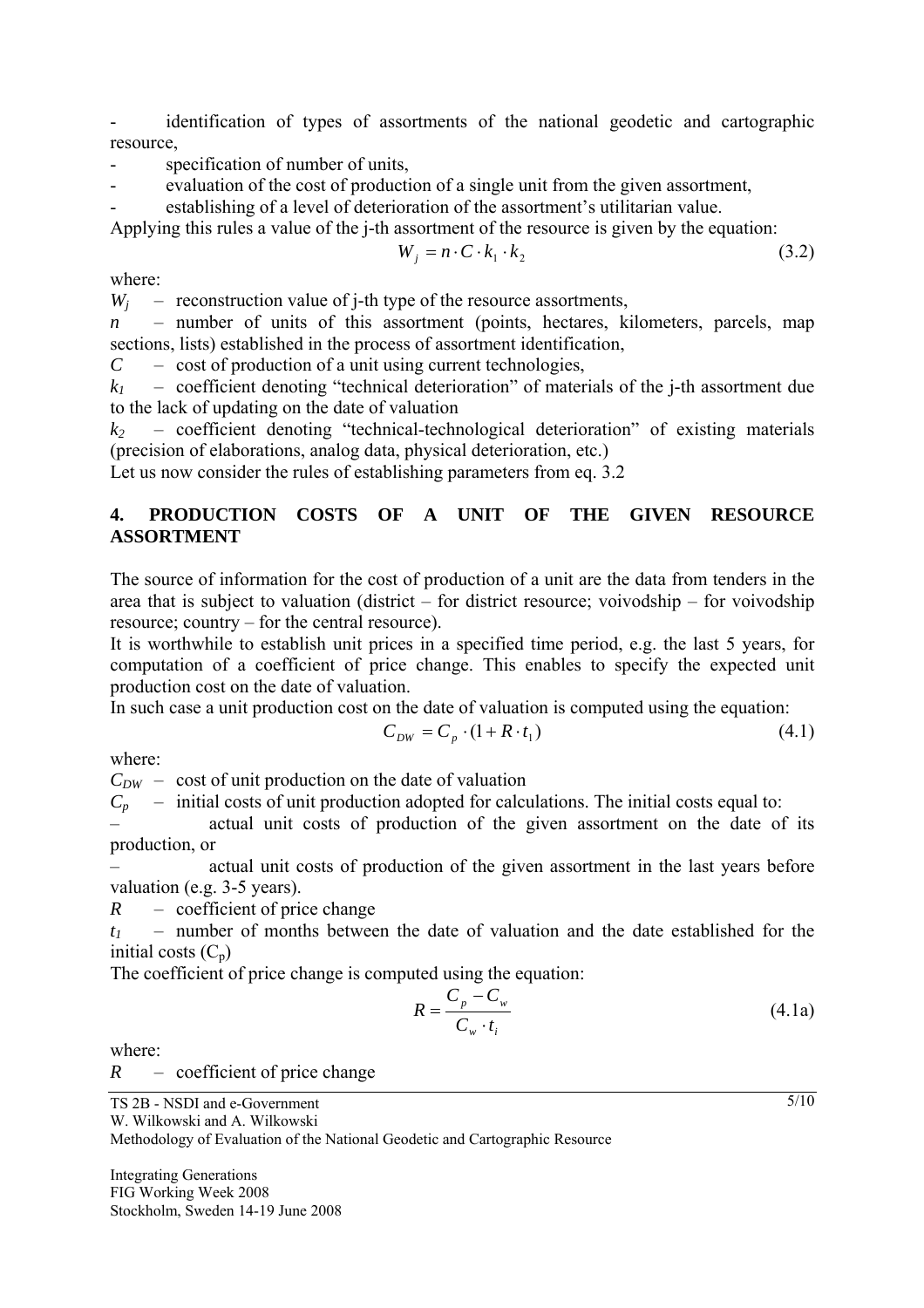$C_p$  – mean unit prices obtained in tenders in a later year (closer to the date of resource valuation)

*Cw* – mean unit prices obtained in tenders in an earlier year (further off from the date of resource valuation)

 $t_i$  – time intervals expressed as a number of months between the moments of acquisition of prices from the geodetic works' market (corresponding to the earlier price  $C_w$  and the later price  $C_p$ )

If there is a large amount of data available on the prices of production of the given resource assortments in the given period of time (4-5 years), one can use statistical methods of computing either linear or non-linear trend of prices' change.

Mathematically the linear trend can be expressed as a linear function *f(t)*:

$$
f(t) = a \cdot t + b \tag{4.1b}
$$

Parameters *a* and *b* can be computed using the data samples of production prices for a given assortment in time (the least squares method can be utilized for example). Then the unit price  $C_d$  can be computed on the given date of valuation.



**Figure 4-1.** Prices of geodetic works – linear trend

#### **5. TECHNICAL DETERIORATION OF RESOURCE MATERIALS DUE TO**  LACK OF UPDATING ON THE DATE OF VALUATION (COEFFICIENT k<sub>1</sub>)

Outdatedness of the materials existing in the resource is a common phenomenon resulting from progressing social-economic development of the country. However, the level of outdatedness is different with respect to specific materials that can be found in the resource. The level of outdatedness depends on:

– binding legal regulations enforcing maintenance of specific types of materials up-todate,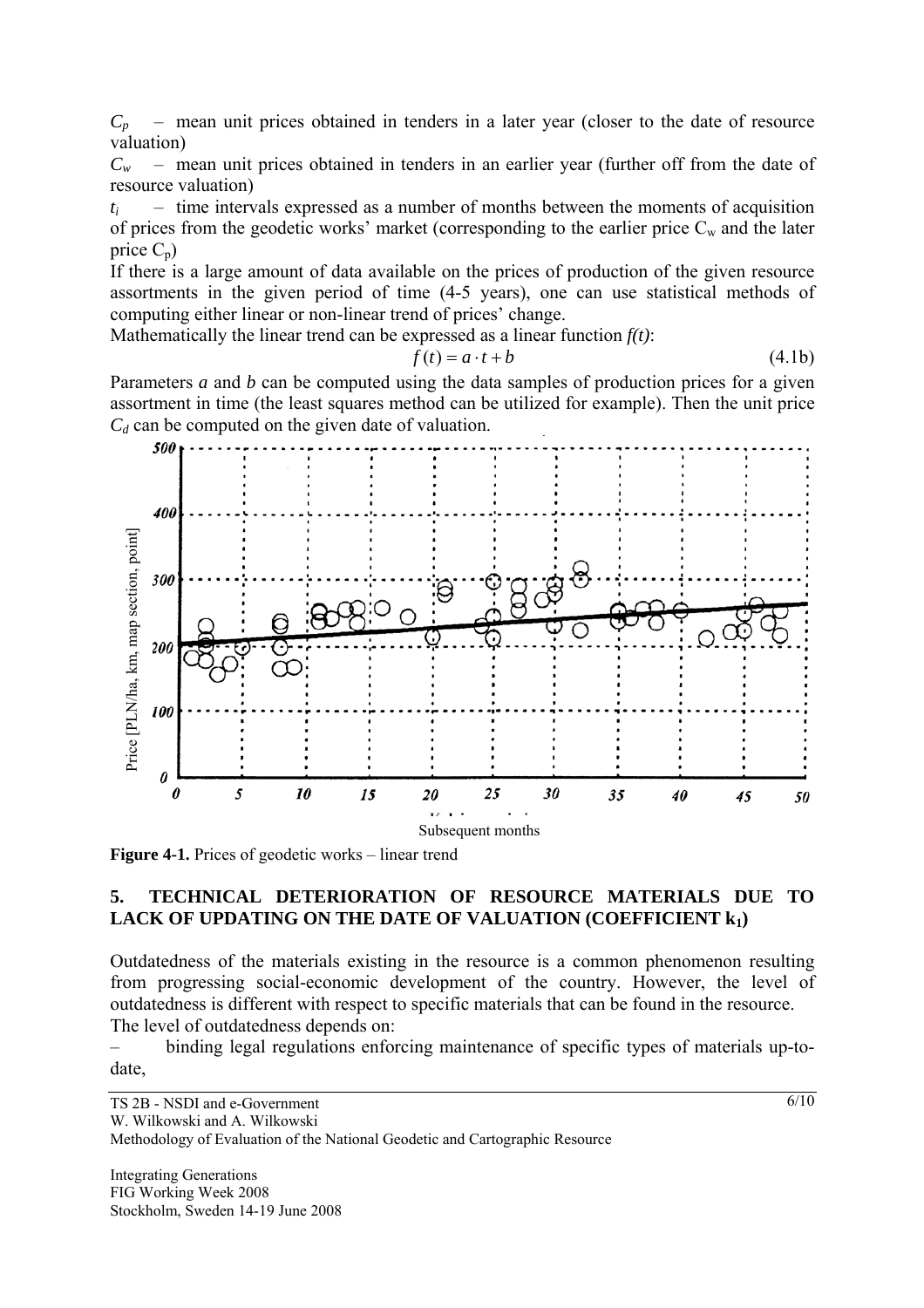– type of terrain that the materials collected in the resource refer to (city areas, urbanagricultural areas, agricultural and forest areas).

The legal regulations binding in Poland oblige to maintain up-to-date specific types of geodetic and cartographic documentation. This concerns the following documentation: geodetic, gravimetric and magnetic control networks, the cadastre and the base map. With reference to these kinds of documentation a value of the coefficient  $k_1$  (eq. 3.2) should be close to one ( $0.9 \le k_1 \le 1.0$ ). Values of this coefficient lower than 1.0 would be the result of a delay caused by the lack of financial resources necessary for keeping the documents mentioned up-to-date. This concerns especially the cadastre and the base map. A basis for establishing the value of  $k_1$  coefficient was formed by investigations carried out in randomly selected areas.

With reference to the rest of resource documents the value of  $k_l$  coefficient is established taking into account the type of documentation, date of its preparation as well as results of investigations in chosen areas.

### **6. TECHNICAL-TECHNOLOGICAL DETERIORATION OF EXISTING ELABORATIONS**

The technical-technological deterioration of materials existing in the resource is the result of legal regulations as well as technical standards (technical instructions) binding in the period of their production. The evaluation of technical-technological deterioration of a given assortment of the resource (coefficient  $k_2$  in eq. 3.2) is performed taking into consideration precision characteristics of elaborations as well as data storage format (analog, digital).

Currently obliging, according to the binding legal regulations, is the digital data storage. Thus, when evaluating the resource materials, the evaluation of amount of costs necessary to convert analog data into digital, would have assigned a significant weight during  $k_2$ coefficient computation.

A value of  $k_2$  coefficient would depend on the precision characteristics of the elaboration and the form of map storage (analog, digital) according the following equation:

$$
k_2 = \frac{C_1}{C_1 + C_2} \tag{6.1}
$$

where:

 $C_1$  – cost of production of a single unit of a given type of assortment e.g. the base map, the cadastral map in digital format, extrapolated to the date of valuation

 $C_2$  – costs of transformation form analog data into digital data and of production of the digital base map, the digital cadastral map etc.

In the eq. 6.1 some simplification was assumed.  $C_1$  parameter value was defined as a production cost of a single unit of a given assortment in digital format instead of analog format. This is due to the possible difficulties that could arise when trying to establish unit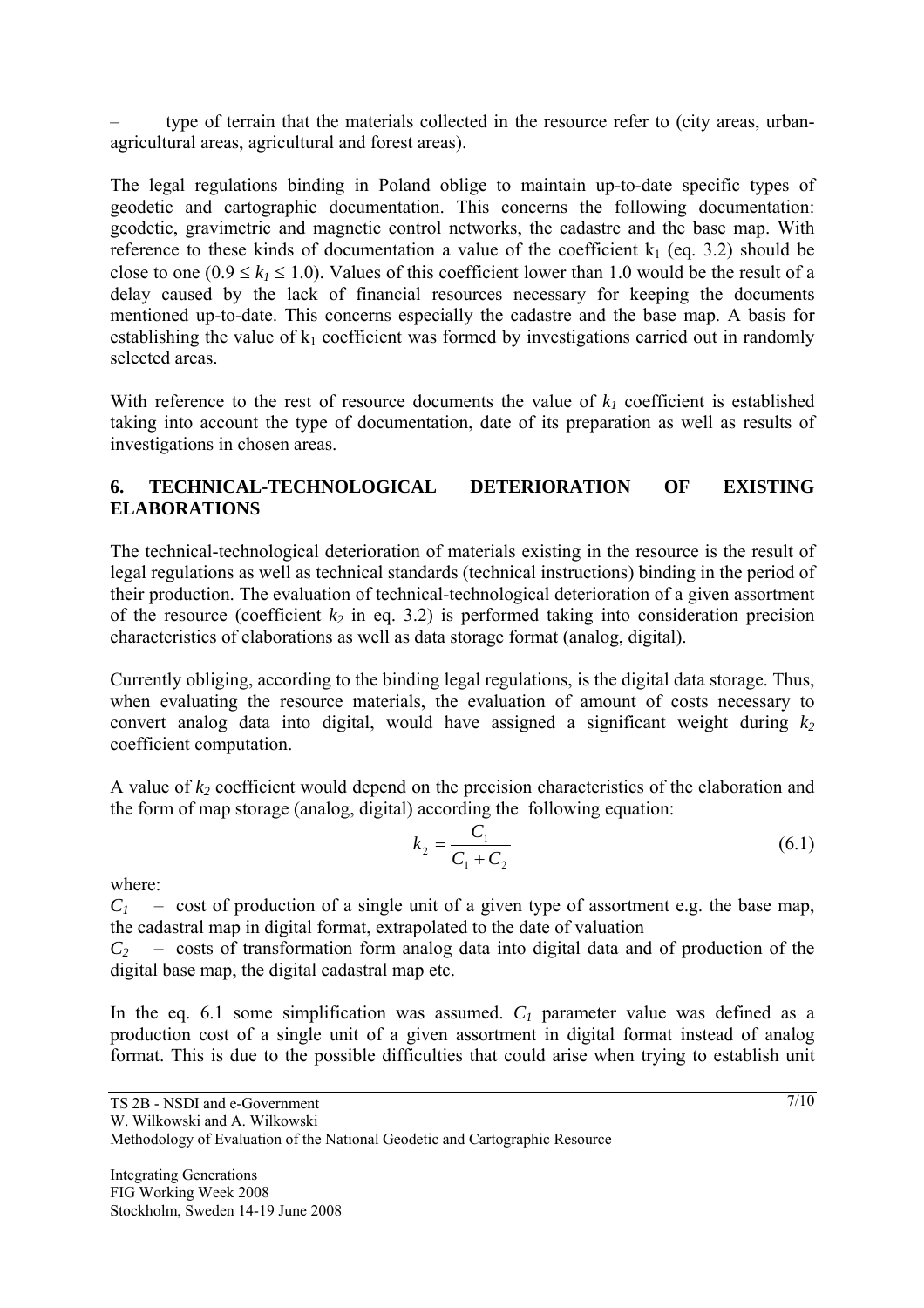costs of elaborations in the analog format, which virtually do not exist on the market of tenders and orders.

## **7. ESTABLISHING VALUE OF UNIQUE GEODETIC DOCUMENTATION**

The unique character is associated with elaborations that were produced once and are not repeated as a rule. These elaborations consist of: documentation of establishment of the EUREF-POL and POLREF networks, basic vertical class I control networks, documentation of connectivity of the basic vertical class I control network with levelling lines of neighboring countries, the network of automatic tide gauges, gravimetric control networks, calibration bases, documentations concerning absolute measurements of gravity force acceleration in absolute points, documentations concerning magnetic control network, systems of central banks of horizontal and vertical control networks and others.

Value of these documentations is established based on the original costs of their production corrected using the price change coefficients provided by the Central Statistical Office. Value of this type of documentation is calculated using the equation:

$$
W_i = \left(\sum_{r1} K_{Ni,r1} \cdot \frac{a_{kr,j}}{b_{kr,r1}} + \sum_{r2} K_{Ti,r2} \cdot \frac{a_{kr,j}}{c_{kr,r2}}\right) \cdot n \tag{7.1}
$$

where:

*Wi* – value of the *i*-th type of documentation

 $K_{Nirl}$  – costs of analyses and research connected with the preparation of a project for producing *i*-th type of documentation in year *r1* per unit (point, object, databank etc.)

 $a_{kri}$  – coefficient of increase of goods' and services' prices in the *j*-th year of valuation according to the Central Statistical Office data

 $b_{krl}$  – coefficient of increase of goods and services prices in the *r1*-th year of performing analyses and research connected with preparation of the project

 $K_{Ti, r2}$  – costs associated with the implementation of the project for producing *i*-th type of documentation in the *r2*-th year of technical execution per unit (point, object, databank, etc.)

 $c_{k,r2}$  – coefficient of increase of goods and services prices in the *r*2-th year of performing technical works connected with the project implementation

*r1* – years when the analyses and research connected with the preparation of a project were performed

*r2* – years when the project implementation (technical works) was performed

*n* – number of units (points, objects, data banks, etc.)

### **8. CONCLUSION**

In literature no references can be found to the problem of valuation of the documentation concerning the national geodetic and cartographic resource. However, the methodology of valuation of properties and their constituting parts is well written in law and literature. The analysis carried out revealed that:

the method of organization and distribution of the national geodetic and cartographic resource, under legal conditions binding in Poland, does not fulfill the criteria of capital-based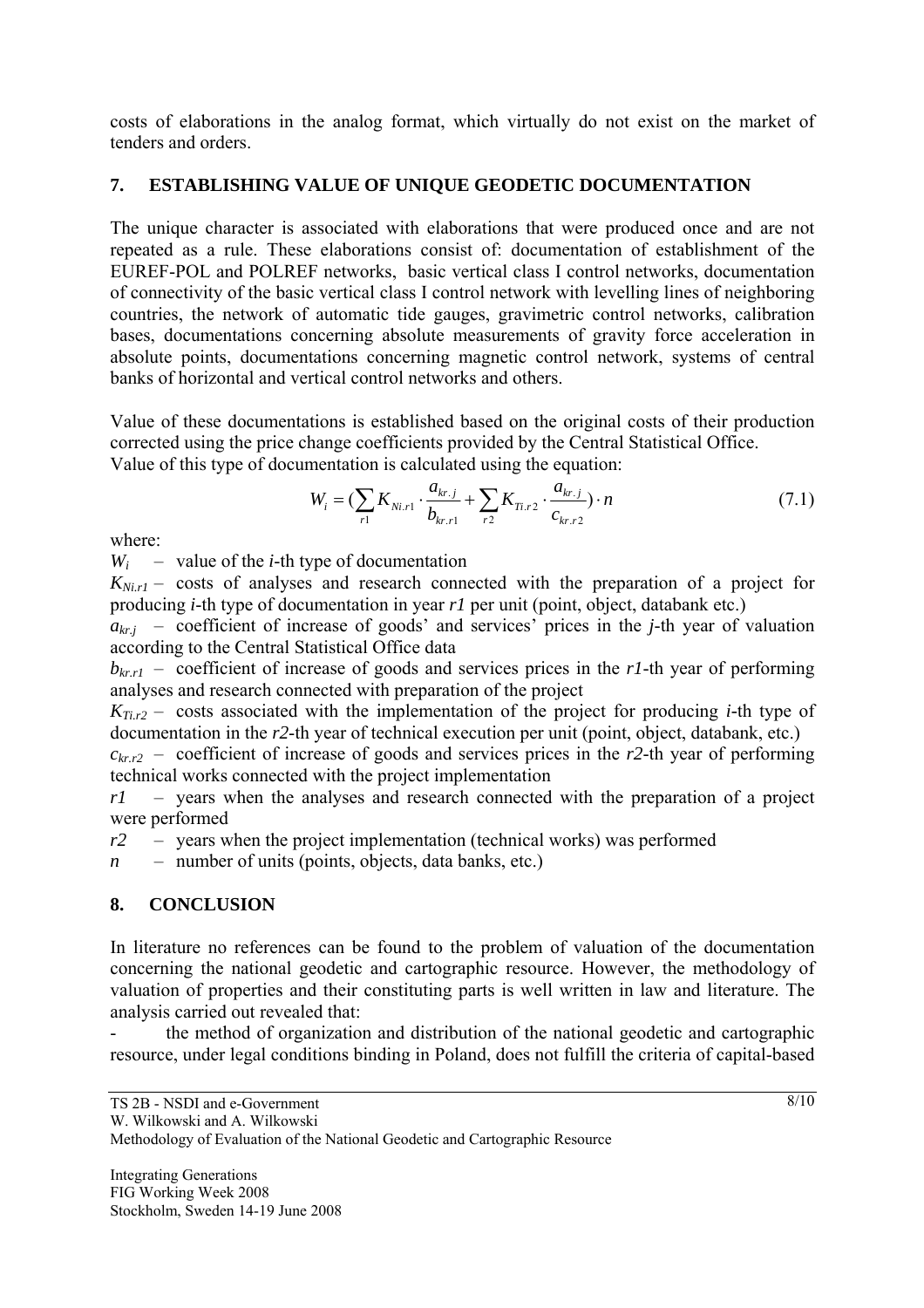formula and application of the profit approach for establishing value of the resource is infeasible,

it is possible however to use the cost-based formula for valuation of the national geodetic and cartographic resource . Using this formula it is assumed that the value of the resource is established using cost-based approach and the method of costs of replacement are applied.

While utilizing this method, it was proposed, if it is only possible in the valuation of resource assortments, to establish the value of assortments basing on the expenditures necessary to produce them or other types of assortments having similar features and functions at the time present. For their valuation there should be used market unit prices of their production, taking into account the current technologies and materials. Additionally, each time a degree of "technical deterioration" of the resource materials resulting from their topicality, as well as a degree of "technical-technological deterioration" should be established.

The valuations of the national geodetic and cartographic resource carried out on the test objects as well as during the implementation works enabled to initially estimate the value of resource at  $65.2$  billion.

### **REFERENCES**

Wilkowski. W., Durzyńska M.: "Metodyka opracowania zasad wyceny państwowego zasobu geodezyjnego i kartograficznego", Publishing House of the Warsaw University of Technology, 2007

### **BIOGRAPHICAL NOTES**

### **Wojciech Wilkowski**

Academic experience: prof. Wojciech Wilkowski Ph.D. Dsc, Warsaw University of Technology, Faculty of Geodesy and Cartography, The Cadastre and Land Management Department

Current position: Head of the Department

Practical experience: cadastral surveying, land management, real estate valuation Member Polish Society of Surveying, Member FRICS

### **Artur Wilkowski**

Academic experience: MSc. Eng. (Faculty of Mathematics and Information Sciences, Warsaw University of Technology), currently PhD student at the Faculty of Electronics and Information Technology WUT, research and teaching employee at the Faculty of Geodesy and Cartography WUT

Current positions: teaching assistant

Practical experience: applied computer science in cadastre, land management and valuation, image processing, artificial intelligence